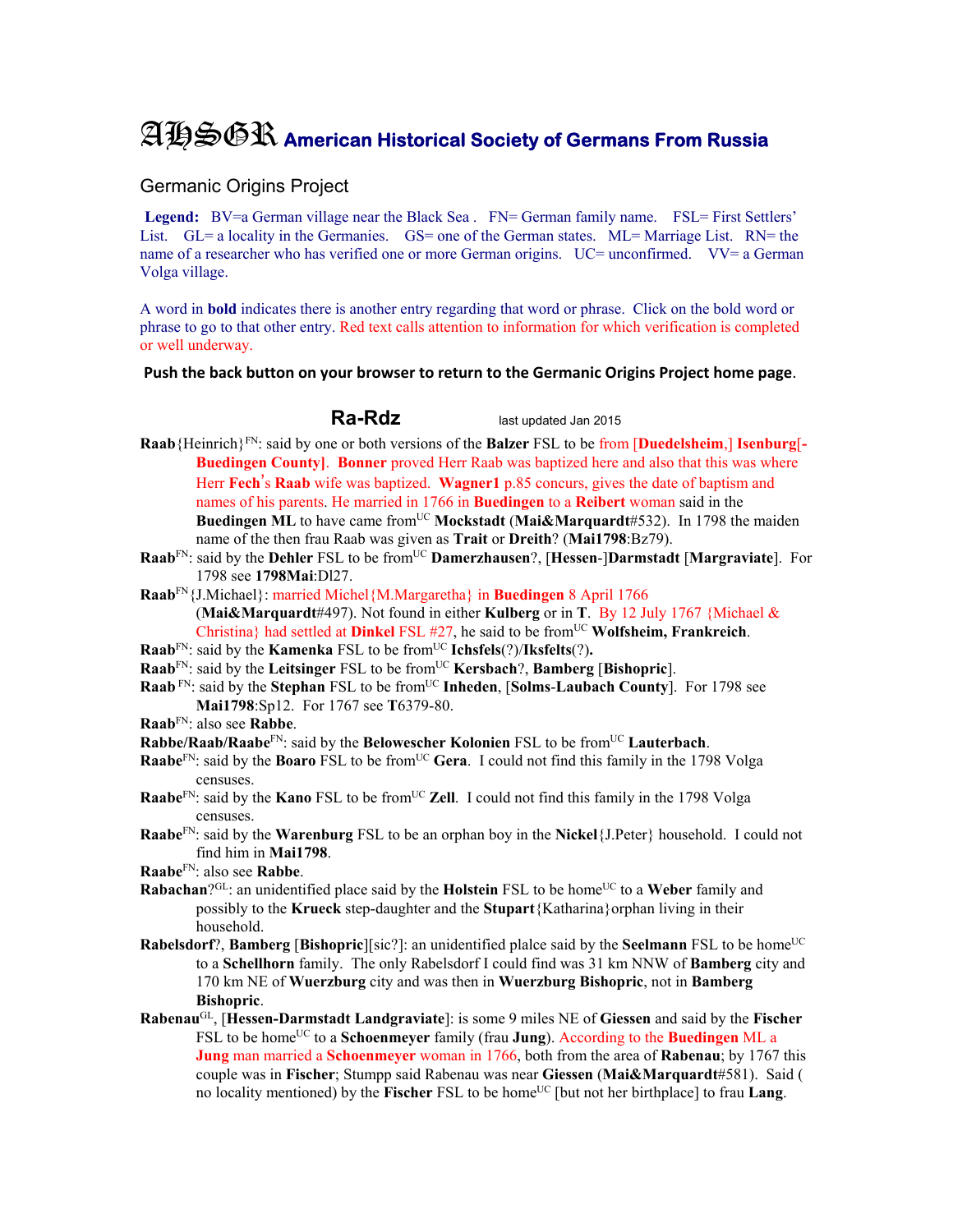**Rabenstein**?, **Bamberg** [Bishopric]: an unidentified place said by the Leitsinger FSL to be home<sup>UC</sup> to a **Sennlein** family.

**Rabensterk** or **Rebernstern**FN: go to **Ravensberg**.

**Rabicz**GL**:** now is Rabiez some 30 miles NW of Warsaw; see **Rabitsch.**

**Rabin**?<sup>GL</sup>, **Darmstadt**: an unidentified place said by the **Dreispitz** FSL to be home<sup>UC</sup> to a **Mueller** family. **Rabitsch**(?)/**Rabicz**<sup>GL</sup>, **Polen**: said by the **Kratzke** FSL to be home<sup>UC</sup> to a **Risch** family.

**Raboldshausen**, [**Hessen-Kassel Landgraviate**]: is 8 miles WNW of Bad Hersfeld, and was said by the **Phillipsfeld** FSL to home<sup>UC</sup> to a **Kaiser** family. Kuhlberg said this was in **Hessen**.

- Rach<sup>FN</sup>: said by the **Brabander** FSL to be from<sup>UC</sup> Oberstadt, Schwaben. For 1798 see **Mai1798**:Bn7,9,67).
- **Rack**{Johannes}: by 14 May 1767 he and his **Mueller** wife {Katharina} had settled at **Leichtling** FSL #19, which said he was from **Gelnhausen, Hanau**. Not found in any later source.
- $\textbf{Rack}^{\text{FN}}\{\text{Andreas}\}\$ : said by the **Mueller** FSL to be from<sup>UC</sup> **Zell**.
- **Rack**{Gertruth}: born a **Keyser** from **Hessen-Darmstadt** married **Till**{J.Hinrich} in **Luebeck** 22 July 1766 (**Mai&Marquardt**#268). Not found in any later source.
- **Rackith**<sup>GL</sup>: an unidentified place said by the **Paulskaya** FSL to be home<sup>UC</sup> to an **Ensler** family. The only Rackith I can find was in **Kursachsen**, some 4 miles SSE of **Wittenberg** city.
- **Rad**FN: see **Rath**.

**Radach**FN: see **Radak**.

- **Radak**<sup>FN</sup>: listed by the 1816 **Neudorf** census (#117) as being from<sup>UC</sup> the **Warsaw Duchy** and by **KS**:397 with no origin. The **GCRA** believes they lived in<sup>UC</sup> the **Netze River** valley probably near **Czarnikau**, but could not prove origin. Also spelled **Radach**. See the **GCRA** book for more.
- **Radaschhausen**?, **Schwarzburg**: an unidentified place said by the **Reinhard** FSL to be home<sup>UC</sup> to the **Bahlausen** family.
- **Radi**FN: see **Rady**.
- **Rady**{Melchisedek/Miliseder}: **Kulberg**51 said they were from<sup>UC</sup> Dresden. I did not find them in **T**. Said by the **Messer** FSL (#27) to be from<sup>UC</sup> **Brandenburg** (no locality mentioned), his wife's maiden name was given as **Schmidt**, with the her brother {Daniel} in the houseold. In 1798 the family name was spelled **Radi** (**Mai1798**:Ms31).

**Radziejowo Kreis**, **Posen Department**, **South Prussia**: nka Radziejow, centered 70 miles ENE of **Posen**.

- **Radzivilov**GL, **Russia**: now Chervonoarmeysk, **Ukraine**, then at the Russian/Galician border, some 57 miles ENE of **Lemberg**.
- **Radziwillow**, **Galicia**: the **GCRA** found it assoicated with an **Aman** family in 1809. The same place as the previous entry.
- **Raeb/Rapp**{Elisabeth}: was a godparent at the 9 June 1766 **Lubeck** baptism of the daughter of **Luehr**{Conrad & A.Dorothea} (**Mai&Marquardt**#1355). Not found in **Kulberg**. Later in 1766 **Rapp**{Otto Reinh. & Elisabeth} and one child which died enroute took transport in **Oranienbaum** for the **Volga** (**T**1422-1424). No further information.

**Raebensam**{Konrad}: **KS**149 says he was from Speicherz, **Wuerzburg**. No found in any other source. **Raeder/Rehders**FN: said by the 1798 **Reinhard** census to be the maiden name of frau **Frahm**. Spelled

## **Rehders** in 1765 (**Mai&Marquardt**#39).

**Raeder**FN: also see **Roeder.**

**Rael**FN**:** said in 1798 to be the maiden name of wife of the **Bindewald** who settled in **Boaro** (**Mai1798**: Mn33). Another source gives (unless he married a second time) her maiden name as **Kenel**.

**Raesanowka**VV: a variation of the Russian name for **Naeb**VV.

- **Raetz**{Gottlieb}: **Anhalt-Dessau** archival records say this 21-year old from **Mosigkau, Dessau**, who has an inheritance managed by **Marx**{"Judge"}, left for **Russia** in 1766 (**Mai&Marquardt**#1134 & **KS**149). Not found in any later record.
- **Raetz**{Dorothea}: **Anhalt-Dessau** archival records say this widow of {Andreas} of **Limtsch**, was born in **Griessen**, impoverished, living on charity, with her 10-year old son left for **Russia** in 1766 (**Mai&Marquardt**#1135). **KS**149 says they left from **Kleutsch** near **Dessau** [city]. Not found in any later record.

**Raeuscher**FN: see **Rauscher**.

**Ragen**FN: see **Regenbach**.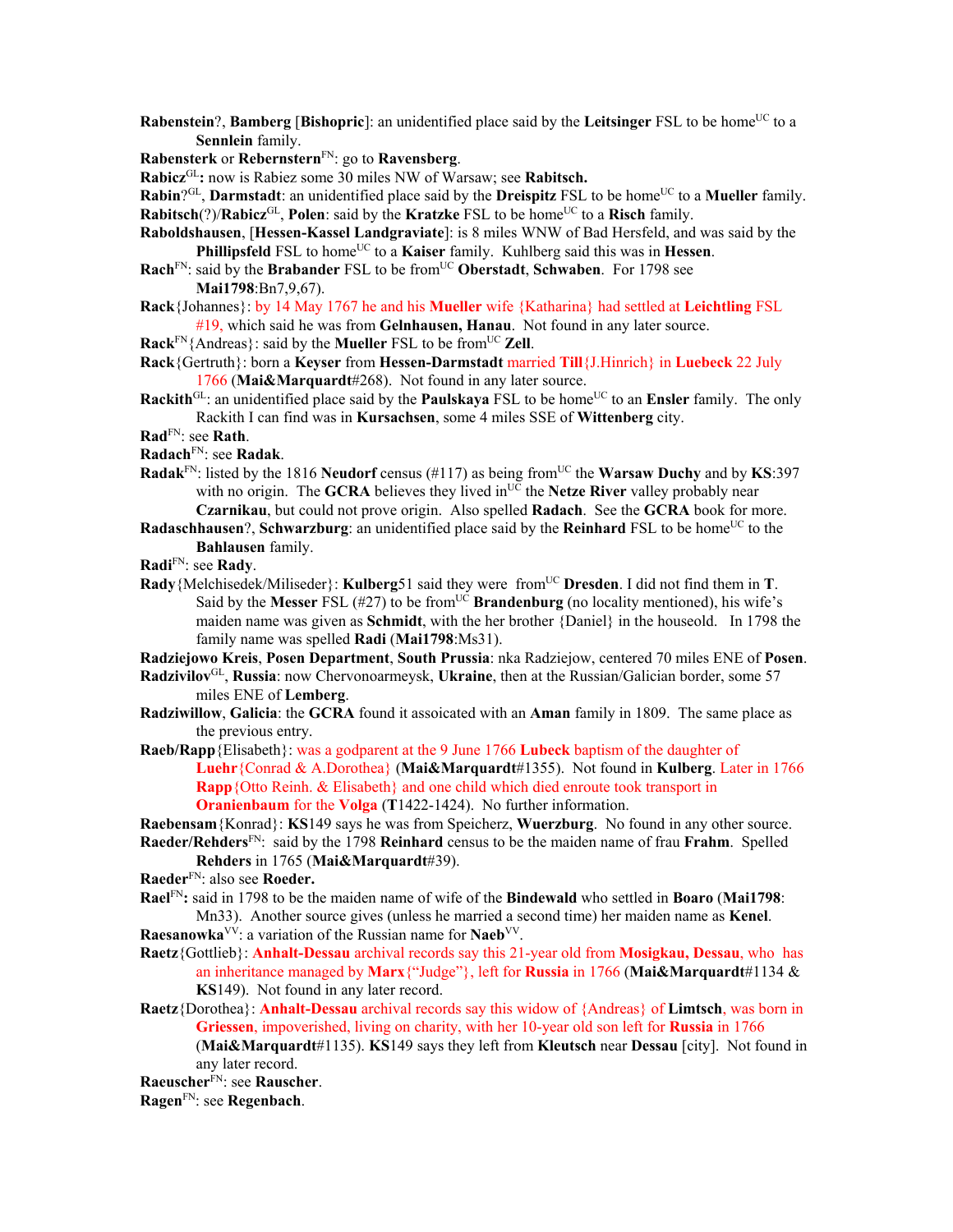**Ragenbach**FN: said by the1798 census to be the maiden name of frau **Meier**{Christoph} of **Shcherbakovka** (**Mai1798**:Kr26).

- **Raguhn**, (**Anhalt-Zerbst**): is 12 km SSE of **Dessau** city. The **Meyer/Mayer** widow nee **Drache** was here for a time before going on to **Dessau** (**Mai&Marquardt**#1123).
- **Rahm**FN: said by the1798 **Ernestinendorf** census to be the maiden name of frau **Koenig** {**Mai1798**:Sh32). Also see **Ron**.
- **Rahmgen**{J.Nikolaus}: **KS**149 says he left **Walbach** near **Erbach** with wife and child. No further information.

**Rahmgen**{Nikolaus}: **KS**149 says he left **Niederkinzig** near **Erbach**. No further information. **Rahn**FN: go to **Rohn**.

**Rahnefeld/Reinefeld/Rennefeld/Ranefeld** FN{Andreas}: with a wife and 3 children is recorded as leaving **Oranienbaum, Anhalt-Dessau Principality** for **Russia**; here spelled **Reinefeld** and **Rennefeld** (**Mai&Marquardt**#1138 and 1074 & **KS**150). Said by the **Kano** FSL 37 to be fromUC **Oranienbaum**, [**Anhalt**-]**Dessau** [**Principality**]. Spelled **Ranefeld** in 1798 and in **Reinfeld** 1785 (**Mai1798**:Mv1134, Sw22).

**Rannefeld**FN{Christian}: said by the **Warenburg** FSL #178 to be fromUC **Aken**, **Anhalt-Koethen** [**Principality**]. I could not find this man in **Mai1798**.

- **Rahnert**FN: see **Ranert**.
- **Raibach**, [**Gross-Umstadt Condominium**] (now in **Hesse**): was 9 km SE of **Dieburg** and 2 km ESE of **Gross-Umstadt** city. Said by **KS**127 and 150 to be home<sup>UC</sup> to **Faust**{Johannes} and **Reichert**{A.Margaretha} who married in **Buedingen** on 19 April 1766 before proceeding to **Dobrinka** FSL (#94). Said by the **Schwab** FSL to be home<sup>UC</sup> to **Fischer**{J.Georg}, **Ruppel**, and **Urich** families.
- **Raibach**GL, **Darmstadt** [actually then in the **Gross-Umstadt Condo** jointly run by **Hessen-Darmstadt** and **Kurpfalz**] is some 14 miles E of **Darmstadt** city and some 6 miles SE of **Dieburg** town. Said by the Holstein FSL to be home<sup>UC</sup> to Borger, Deisner, Grenz, and Reichert families. Said by the **Buedingen** ML to be home<sup>UC</sup> to a **Schipp** woman who married an **Armbruester** man in 1766; by 1767 this couple was in **Krasnoyar** (**Mai&Marquardt**#569). **KS**:119 said this **Armbruster** man was fromUC **Raibach**(sic), near **Dieburg**, married a **Schoepp** woman in **Buedingen**. I think Stumpp inadvertently confused the home of the bride with that of the groom – ed.This is the same place as the preceding and following entries.
- **Raibach**, **Erbach**(sic): is 2.5 km E of **Gross-Umstadt** town and was said by the **Stahl-am-Tarlyk** FSL to be homeUC to the **Bessinger** family. Raibach, not far from **Erbach County**, actually was in the **Gross-Umstadt Condomium** jointly owned and run by **Hessen-Darmstadt Landgraviate** and the **Kurpfalz**. This is the same place as the previous two entries.
- **Raibert**?FN: the 1798 **Norka** census gives this as the maiden name of the wife of an Isenburger **Lehr**; the editor thinks this may have been **Reiber** (**Mai1798**:Nr42).
- **Raich** FN: aka frau **Ehresmann** of **Neudorf**. Using **FHL**#247,589, 1,457,536 and 247,591, the **GCRA** her origin in **Billigheim**, **Bergzabern** [**Amt**], **Rheinpfalz**, then under **Elsass** jurisdiction. See the **GCRA** book for more.
- **Raile**FN: said by both the 1858 **Neudorf** census (#240) and **KS**:397 to have been from **Plochingen**, **Wuerttemberg**. Using **FHL**#1,056,648 and 1,056,642, the **GCRA** proved that origin **Plochingen** in **Esslingen Amt**. See their book for much more.
- **Rainer**FN: listed by the 1858 **Kassel** census (#234) with no origin, but **KS**:402 said they came from **Brackenheim**, **Heilbronn** [**Amt**], **Wuerttemberg**. Using **FHL**#1,184,720-1, the **GCRA** confirmed that origin the Amt now being **Brackenheim**,
- **Rainrod**GL: is some 5 miles NE of **Nidda, Hessen,** and said by the Kromm version of the **Jagodnaja Poljana** FSL to be home<sup>UC</sup> to a **Baer/Ber** family (p.131).

**Rainrod**<sup>GL</sup>, Darmstadt<sup>GL</sup>: said by the Mueller FSL to be home<sup>UC</sup> to Buchhammer and Schaefer families.

- **Raitersaich**<sup>GL</sup>: an unidentified place said by the **Katharinenstadt** FSL to be home<sup>UC</sup> to a **Wagner**? family. This probably is 10 miles SW of **Nuernberg, Bavaria**.
- **Rak** FN: see **Brack**.
- **Rakk**?/**Rock/RackFN**{Johannes}: On 31 May 1766 with wife {Catharina} and 3 children **Rack** arrived in **Russia,** he said to be from **Hanau** (**Kulberg**558). **KS**151 says **Rock** was from **Horbach** near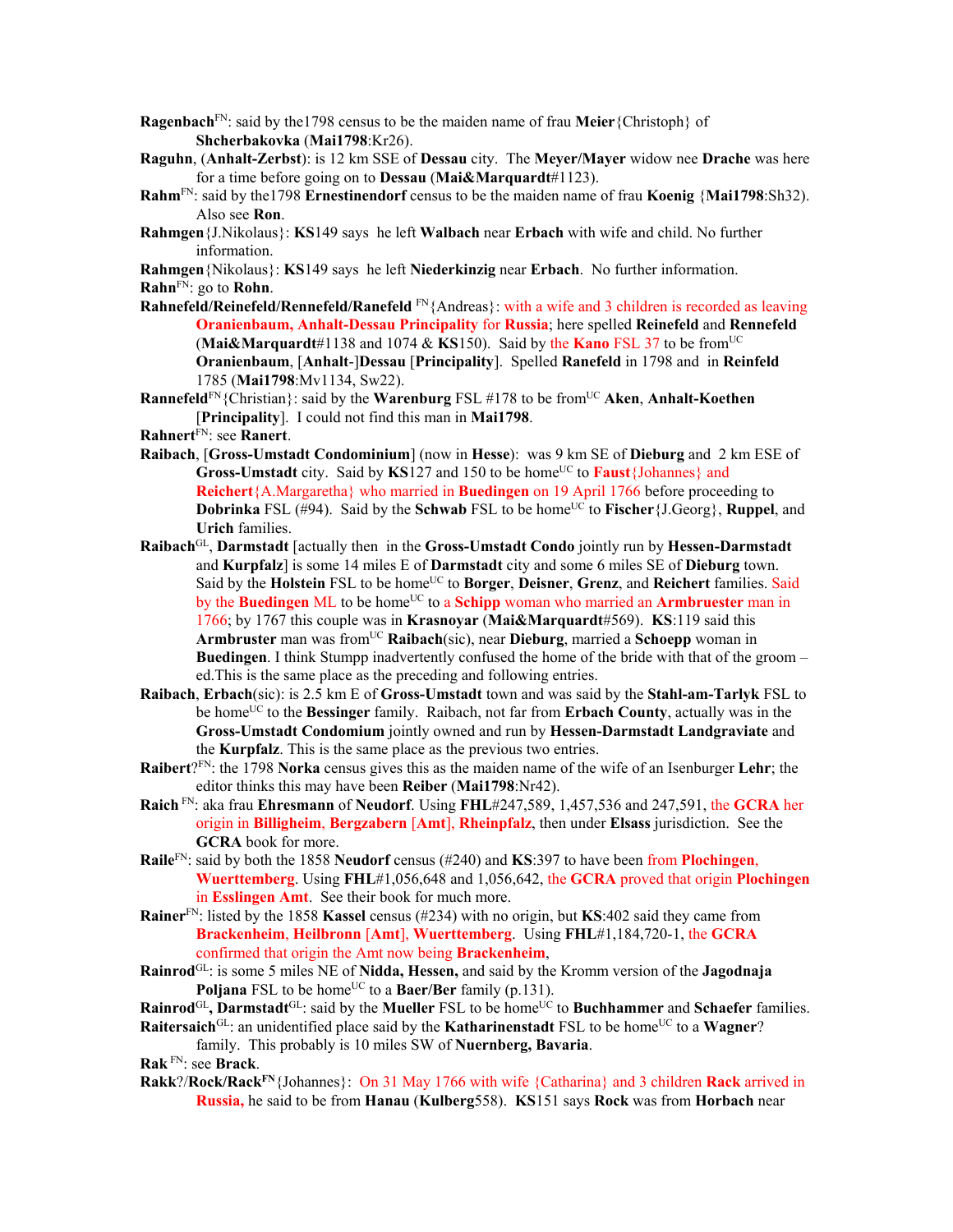**Gelnhausen**. By 14 May 1767 **Rack**, his **Mueller** wife {Katharina} and his daughter {Katharina} had settled at **Leichtling** FSL 19, he said to be fromUC **Gelnhausen** (no locality mentioned). For 1798 see **Mai1798**:Lg20.

- **Rakuszewski**FN: said by the **Husaren** FSL to be fromUC **Marienburg**, **Polen**. In 1798 spelled **Rockowshew** (**Mai1798**:Hn23).
- **Rall**FN: said by the **Bergdorf** 1858 census (**KS**:667, 398) to have been **Kaltental**, **Stuttgart** [**Amt**], **Wuerttemberg**. This origin was verified by the **GCRA** using **FHL**(1,055,609). See their book for more detail.
- **Raltfort**(?)<sup>GL</sup>, **Sachsen**: an unidentified place said by the **Katharinenstadt** FSL to be home<sup>UC</sup> to a .**Stekloff**? family
- **Ramann**<sup>FN</sup>: said by the **Pfeiffer** FSL to be from<sup>UC</sup> **Wuerzburg** no locality indicated.
- **Rambach**<sup>GL</sup>, **Nassau**[-**Usingen Principality**]: said the **Frank** FSL to be home<sup>UC</sup> to a **Bender** family.
- **Rambach**, **Nassau-Usingen Principality**: was just N of **Weisbaden**, and today is the northernmost neighborhood of that city.
- **Rambe**FN: see **Ranburger.**
- **Rambeau**FN: said by the **Katharinenstadt** FSL to be fromUC **Paris**, **Frankreich**.
- **Ramburger**FN: see **Ranburger**.
- **Ramche/Range<sup>FN</sup>: said by the <b>Belowescher Kolonien** FSL to be from<sup>UC</sup> **Erbach** (no locality mentioned). **Rameis?**<sup>FN</sup> said by the **Frank** FSL to be from<sup>UC</sup> **Hirschfeld**, **Freie Adelprovinz der alten Ritter**(?).
- **Ramge**{Sophia Philippina}: she married **Eich**{J.Sebastian} in 1745 in **Nieder-Modau**. They arrived in **Oranienbaum**, **Russia** in July 1766 and were in the June 1767 **Dobrinka** FSL (#73). For more information go to http://cvgs.cu-portland.edu/origins/e/eich\_dobrinka.cfm.
- **Ramig**: see **Romig**.
- **Ramikh**: see **Romig**.
- **Ramin**FN: see **Remier**.
- **Rammel**FN: said by both the 1816 **Neudorf** census (#96) and **KS**:398 to have come from **Zaisenhausen**, **Sinsheim** (**Amt**), **Baden**. Using **FHL**#1,256,770, the **GCRA** proved this origin. See their book for a bit more. Also spelled **Rumbel**.
- **Rampe**{Christ. & A.Marg.}: late in 1766 took transport in **Oranienbaum** for the **Volga** (**T**4357-4361). No further information.

**Rampetzreith**

- **Ramsauer** {Johann}: said by the Recruiter Beauregard list to have come from<sup>UC</sup> Utzburg and to have gone to **Bettinger** in 1768 (**Lk**8); so may have been among the **Bettinger** first settlers. For 1767 see **T**2382-2383). I could not identify them or any descendant in **Mai1798**.
- **Ramshin** FN see **Rumsch**.
- **Ramsin**?<sup>GL</sup>, **Anhalt-Dessau**: is some 14 miles S of **Dessau** city, and said by the **Jost** FSL to be home<sup>UC</sup> to a **Dauer** family. If this was in fact **Anhalt-Dessau**, it was a tiny island of such in a great sea of **Kursachsen**.
- **Ramstadt**(?)GL**,** GL: see **Romebschreit**. [**Hessen-**]**Darmstadt**: said by the Pleve version of the **Jagodnaja Poljana** FSL to be home to a **Kraft** family. This likely is the town of **Ober-Ramstadt, Hesse**, is some 5 miles SE of **Darmstadt** city. Kromm apparently called this **Ristedt**.
- **Ramstock**{J.Christian}: witness for the 27 March 1766 **Krapfenbauer-Altmann** marriage in**Woehrd** (**Mai&Marquardt**#766). No later information found.
- **Ranburger/Rambe<sup>FN</sup>: said by the Preuss** FSL to be from<sup>UC</sup> Andertso/Andershof(?), **Kurmainz.** Later may have been spelled **Ramburger**.
- **Randesacker**: was 4 km SE of **Wuerzburg**: **KS**124 says this was home to **Conradi**{Valentin} and that he and his wife, **Menger**{A.Maria}, left here heading for **Boaro**. But I did not find them in the **Boaro** FSL.
- **Randstadt**[, **Stollberg**]: Gary Martens proved that **Sinner/Seiner**(?)[Michael}, very likely a **Schilling** first settler was baptized here in 1717.
- **Ranert/Rahnert**<sup>FN</sup>{Philipp}: said by the **Bauer** FSL #25 to be from<sup>UC</sup> Meisenheim, Kurpfalz. Actually **Rhanert** from **Mettenheim, Wartenberg** (**Mai&Marquardt**#1247). **KS**149 says he left **Pfalz**  to go to **Bauer**. **KS**:150 says {J.Phil.} was from **Mettenheim** near **Worms** going to **Dietel**. In 1798 spelled **Rahnert** and the maiden name of the wife was given as **Reichel** (**Mai1798**:Br52 and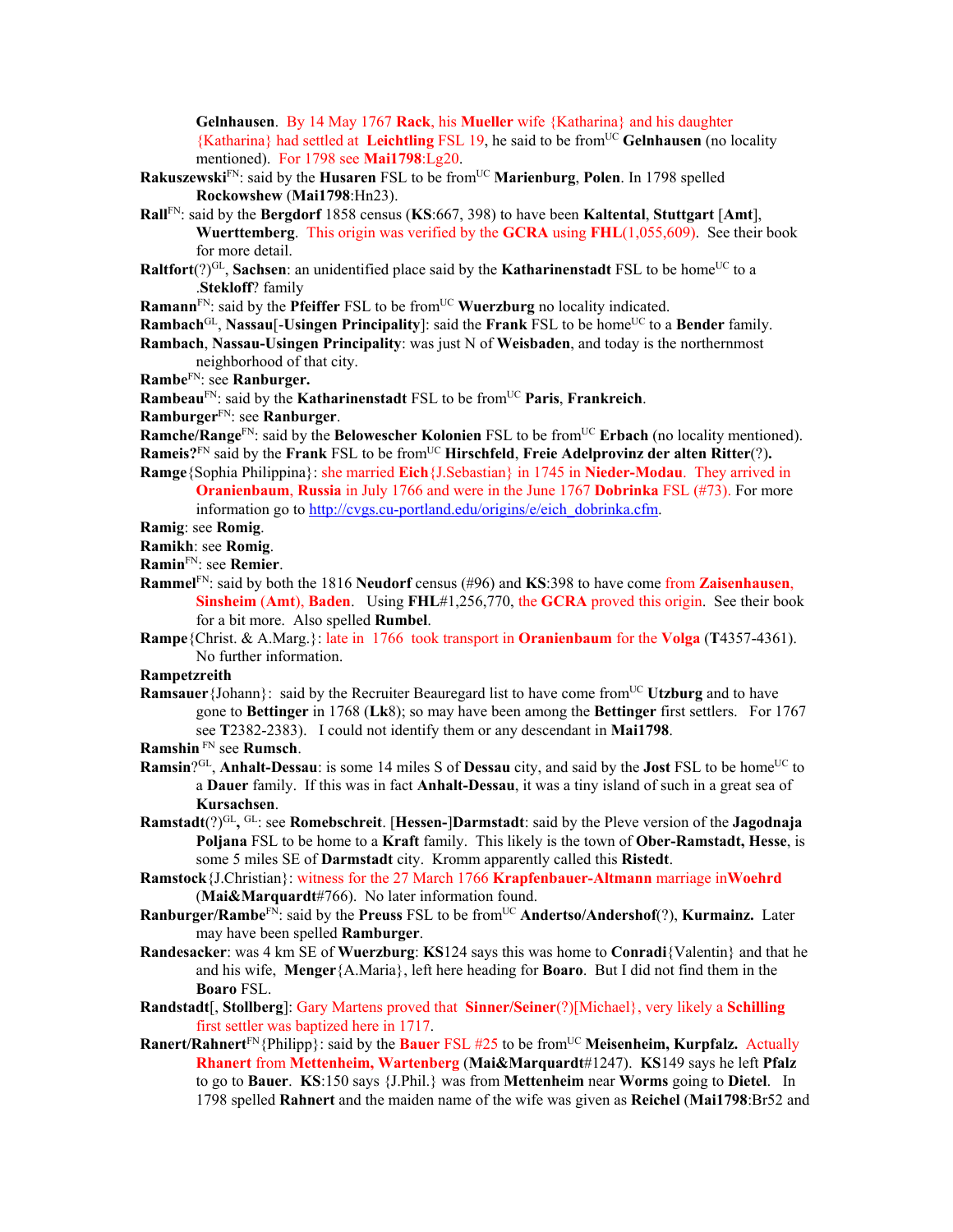6).

**Ranefeld**FN: see **Rahnefeld**.

**Rang**FN: see **Reis**.

**Range**FN: see **Ramche**.

**Rann**{G.Heinr.}: **KS**149 says he was from Werdorf near **Wetzlar**. No further information.

**Rannefeld**: go to **Rahnefeld**.

- **Ransbach**<sup>GL</sup>, **Kur Trier**: an unidentified place said by the **Preuss** FSL to be home<sup>UC</sup> to a **Becker** family. There are at least 4 Ransbach in Germany; none appear to be near **Trier**.
- **Ranstadt** GL, [**Stollberg**-**Gedern County**]: is some 7 miles NW of **Buedingen** city. Gary Martens says that according to Igor Pleve the original **Schilling Sinner** was born inUC **Ranstadt**, but was living inUC **Rinderbuergen** when he left for Russia.
- **Ranstadt**GL, **Stollberg**: is some 7 miles NW of **Buedingen** city, and said by the Kromm version of the **Jagodnaja Poljana** FSL to be home<sup>UC</sup> to a **Schaat** man who came here later than the first settlers (p.35). Same place as the preceding entry.
- Ranstadt<sup>GL</sup> -bei-Buedingen: said by Stumpp to be home<sup>UC</sup> to **Claum** {Caspar} and to the **Schwab** who was the first headman of **Schwab**VV. Same place as the preceding two entries.
- **Ranstadt**GL: also see **Rohnstadt**.
- **Ranzen**GL, near **Riga**, **Latvia**: this might be Rencini some 73 miles NE of **Riga** city, and some 6 miles ENE of Burtnieki.
- **Rapoldshofen**GL: see **Rappoldshofen**.
- **Rapp**FN: listed in the **Bergdorf** 1858 census (**KS**:666, 398) without origin. Origin in **Muehlhausen-ander-Enz**, **Vaihingen** [**Amt**], **Wuerttemberg** was proven by the **GCRA** using **FHL**(1,184,985). See the **GCRA** book for more details.
- **Rapp**FN: the **GCRA** found that this family lived in **Kassel** although it was not in any **Kassel** census, and, using **FHL**#1,184,502, proved its origin in **Struempfelbach**, **Waiblingen** [**Amt**], **Wuerttemberg**. See their book for more.
- **Rapp**{J.Michael}: fromUC **Kolbsheim, Elsass** married **Heilbrunn**{Veronica} in **Friedberg** 26 March 1766 (**Mai&Marquardt**#294). Not found in any later source.
- **Rapp**FN: also see **Kapp** and **Raeb**.
- **RappoldshofenRapoldshofen bei Neustadt an der Aisch, Bayreuth:** said by a Woehr ML to be home<sup>UC</sup> to **Kolb**{Martin} who married 7 May 1766 **Bittenberger**{Ursula} (**Mai&Marquardt**#804).
- **Rari(?)**<sup>GL</sup>, **Kurmainz:** an unidentified place said by the **Roethling** FSL to be home<sup>UC</sup> to a **Matleheim** family.
- **Raron**?<sup>GL</sup>, **Schweiz**: is some 47 miles SSE of **Bern**, and said by the **Pfeiffer** FSL to be home<sup>UC</sup> to a **Kelbermater** family.
- **Ras**?{Jacob}: said by the Recruiter Beauregard's list to have been from<sup>UC</sup> Wirtheim (Lk93). A possible son may be listed as **Roos**{Johannes} in **Ober-Monjou** in 1798 with a **Stuckert** wife from **Luzern** (Om18). If this is so, the family may have been first settlers in **Luzern** .
- **Rasch**<sup>FN</sup>{A.Maria}: the wife of {J.Friedrich} was said by the **Reinhard** FSL #25 to be from<sup>UC</sup> **Worms**, **Kurpfalz**.
- **Rasch**{Friedrich/J.F.}: married **Weber**{A.Maria} in **Luebeck** 17 Sept 1765 (**Mai&Marquardt**#17). Not found in **Kulberg** or in **T**. By 15 July 1766 they had settled at **Reinhard** FSL #25, he said to be fromUC **Reval**, [**Estonia**, **Russia**]. The wife's maiden name was given as **Weber** in 1798 (**Mai1798**:Rh16); for 1794 see **Mai1797**:Mv2389.
- **Raschau<sup>GL</sup>, Polen**: said by the **Jost** FSL to be home<sup>UC</sup> to a **Waljatski** family. There were two Raschau in **Kursachsen**, but I could not discover one in then Polish lands.
- **Raschez** FN: listed in this spelling in the 1816 **Kassel** census (#6) and in **KS**:398 with no origin; listed in the 1858 **Kassel** census (#120 no origin) and in **KS**:409 as **Rometsch** and as (evidently mistakenly) having come fromUC **Gerlingen**, **Leonberg** [**Amt**], **Wuerttemberg**. The **GCRA** thinks **Langenbrand**, **Bieselberg** [**parish**], **Calw** [**Amt**], **Wuerttemberg** is their more likely origin, probably having come to Russia via **Koenigsbach**, **South Prussia**; see their book for more. Also spelled **Rumetz**.
- **Raschler**FN: said by the **Lauwe** FSL to be a step-son living in the **Fischer** household. This would imply that frau **Fischer** was formerly frau **Raschler**.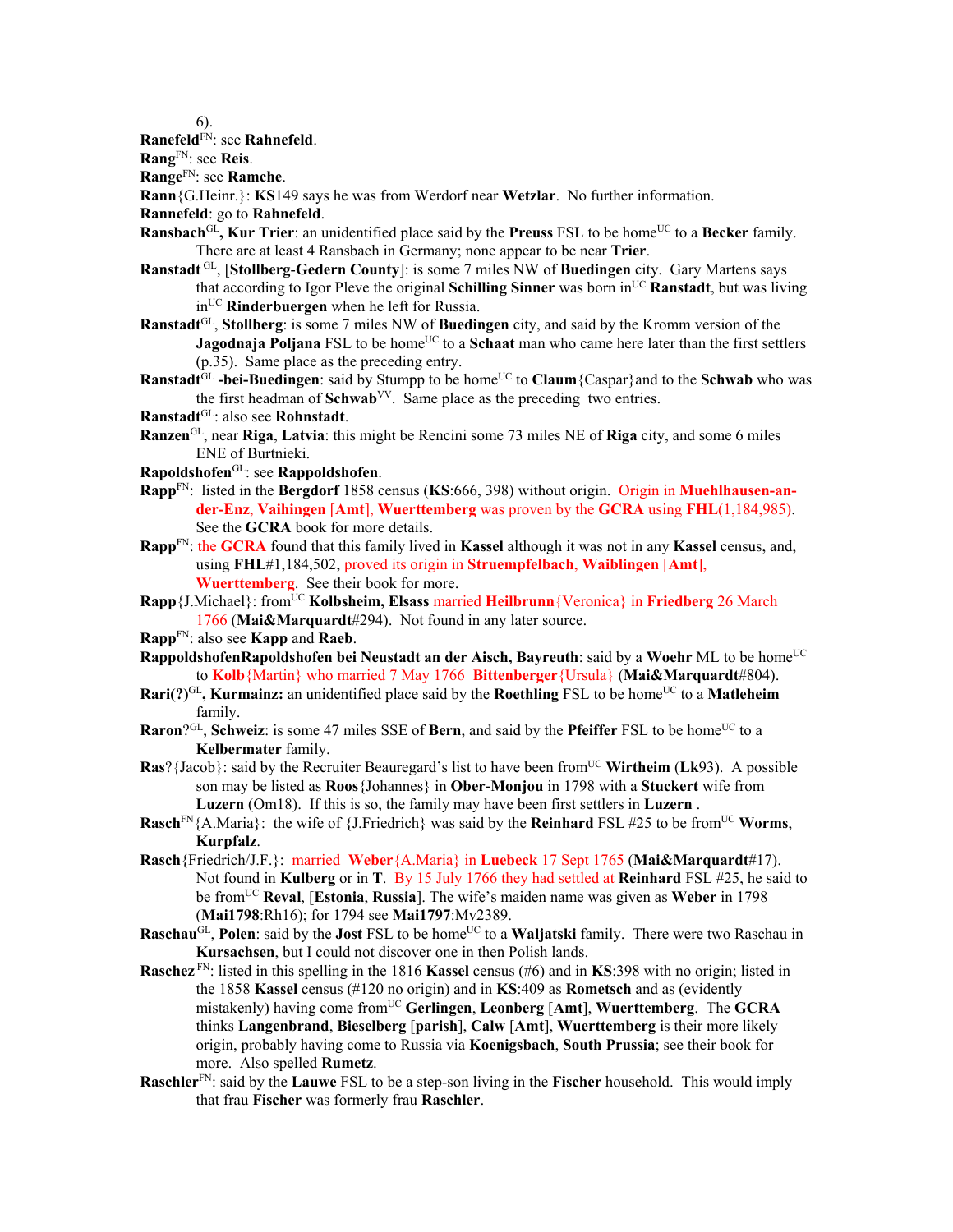**Raskaty**<sup>VV</sup>: one version of the Russian name for **Rohleder**<sup>VV</sup>.

**Rasmus**: **KS**149 says see **Rhouthaler** [sic for see **Rontaler** –ed]. [**Rasmus** actually is **Asmus** -- ed.]

- **Raspen**<sup>FN</sup>: said (no locality indicated) by the **Schwed** FSL to be from<sup>UC</sup> **Ulm**. I could not identify them or any likely descendants in **Mai1798**.
- **Rassler**FN: said by the **Hoelzel** FSL to be a stepson in the **Rossner** household. I could not find either family in the 1798 Volga censuses.
- **Rassnitz**<sup>GL</sup>: an unidentified place said by the **Paulskaya** FSL to be home<sup>UC</sup> to a **Wiesner** family. This probably was Rassnitz, **Magdeburg Duchy**, some 8 miles SE of **Halle** city.
- **Rastadt**GL, **Luxembourg Duchy**: now in **Belgium**, 37 miles NW of **Luxembourg** city. The first editor of the Rohlender FSL thought, apparently incorrectly, that this was home to home<sup>UC</sup> to a **Mohr**/**Mahr**/**Moor**{Nikolas} family.
- **Rastadt**GL: also see **Rastatt**.
- **Rastatt**, [**Baden-Baden Margraviate**]: in the 1760s was the seat of the **Baden-Baden Margrave** and was said by the **Galka** FSL to be home<sup>UC</sup> to a **Frank** $\{J$ . Wilhelm $\}$  family. Said by the **Ober-Monjou** FSL to be home<sup>UC</sup> to a **Himmel/Huemmel** family. Said by the the **Rohleder** FSL to be home<sup>UC</sup> to a **Mohr**/**Mahr**/**Moor**{Nikolas} family. This is the same place as the next entry, but 40-50 years earlier.

**Rastatt Amt**GL, **Baden**: a district administrative center (1809) some 12 miles SW of **Karlsruhe** city.

- **Rastenberg**: an unidentified place said by **Kulberg**3 to be home<sup>UC</sup> to **Licht/Lieders** {Friedrich}single. **Rath**FN: said by the **Bergdorf** 1816 census (**KS**:660, 398) to have been **Pfalzengrafenweiler**,
- **Freudenstadt** [**Amt**]. **Wuerttemberg**. This origin was verified using **FHL**(1,884,557) by the **GCRA**, which also demonstrated that the family went first to **Suedpreussen**. See their book for more detail.Also spelled **Rad**.
- **Rath**FN: **Kulberg**#6221 has the wife of **Geist**{J.Caspar} as {A.Margaretha} and sister-in-law [her sister?] as **Rath** {Elisabeth}20. The Pleve version of the **Walter** FSL (#76) lists this couple.
- **Rath**: this family name was found recorded in 1700s **Berstadt** parish records; see **Flegel** trip.
- **Rathenow**GL, [**Kur**-]**Brandenburg**: is some 44 miles WNW of **Berlin** centre, and said by the **Jost** FSL to be home<sup>UC</sup> to a **Benz** family. Said by the **Reinhard** FSL to be home<sup>UC</sup> to the **Liege** family. Said by the **Rosenheim** FSL to be home<sup>UC</sup> to an **Ausfeld** family.
- **Ratingen**?, **Herzogtum Wuerttemberg**: an unidentified place said by the **Rosenheim** FSL to be home<sup>UC</sup> to a **Steinbrenner** family. This might be **Roettingen** which was in **Oettingen County** which might have hired **Wuerttemberg Duchy** to handle its passports. Or this might be the next entry. **Ratinger**: see **Ruetinger**.
- **Ratkens**{Elisabetha}: married **Reineke**{Joachim} in **Luebeck** 31 July 1766 (**Mai&Marquardt**#212 & **KS**150). Not found in any later source.
- **Rattel/Ratel**FN{Johannes/J.Georg}: married **Meyer**{A.Rosina} in **Luebeck** 25 April 1766 (**Mai&Marquardt**#147 & **KS**149). Not found in **Kulberg**. Later in 1766 **Ratel**{Johannes & Catherine} in **Oranienbaum** took transport for the **Volga** on which trip a son was born (**T**5811- 5812). By 7 June 1766 **Rattel**{Johann & Anna} had settled at **Kano** FSL #59, he age 32 said to be fromUC **Bayreuth** [**Margraviate**] (no locality mentioned). In 1798 **Ratel**{J.Georg} age 61 was still in **Kano** {**Mai1798**:Kn13).
- **Rattershausen**[?], **Wuerzburg** [Bishopric]: said by the **Seelmann** FSL to be home<sup>UC</sup> to a **Brenner** family. This probably was **Rottershausen** 46 km NNE of **Wuerzburg** city.
- **Ratzeburg**?<sup>GL</sup>, **Sachsen**: an unidentified place said by the **Neidermonjou** FSL to be home<sup>UC</sup> to a Leirich family. There was a **Ratzeburg Principality**, but I do not find any name like that in lands that were **Kursachsen**.

**Ratzeburg**GL: also see **Ratzenburg**.

- **Ratzeburg Principality**GS: this state belonged to the **Mecklenburg-Schwerin Duchy**. It lay E of **Luebeck** city and extended N and NE from its seat in **Ratzeburg** city. The seat is listed below as **Ratzenburg**, **Mecklenburg**.
- Ratzenburg<sup>GL</sup>: an unidentified place said by the **Katharinenstadt** FSL to be home<sup>UC</sup> to a **Burmeister** family. There are several such place-names in Germany, however, this might be the next entry.
- **Ratzenburg**GL**, Mecklenburg**: is **Ratzeburg**, now in **Schleswig-Holstein**, some 13 miles SSE of **Luebeck** city, and said by the **Katharinenstadt** FSL to be home<sup>UC</sup> to a **Schuetz** family. This may have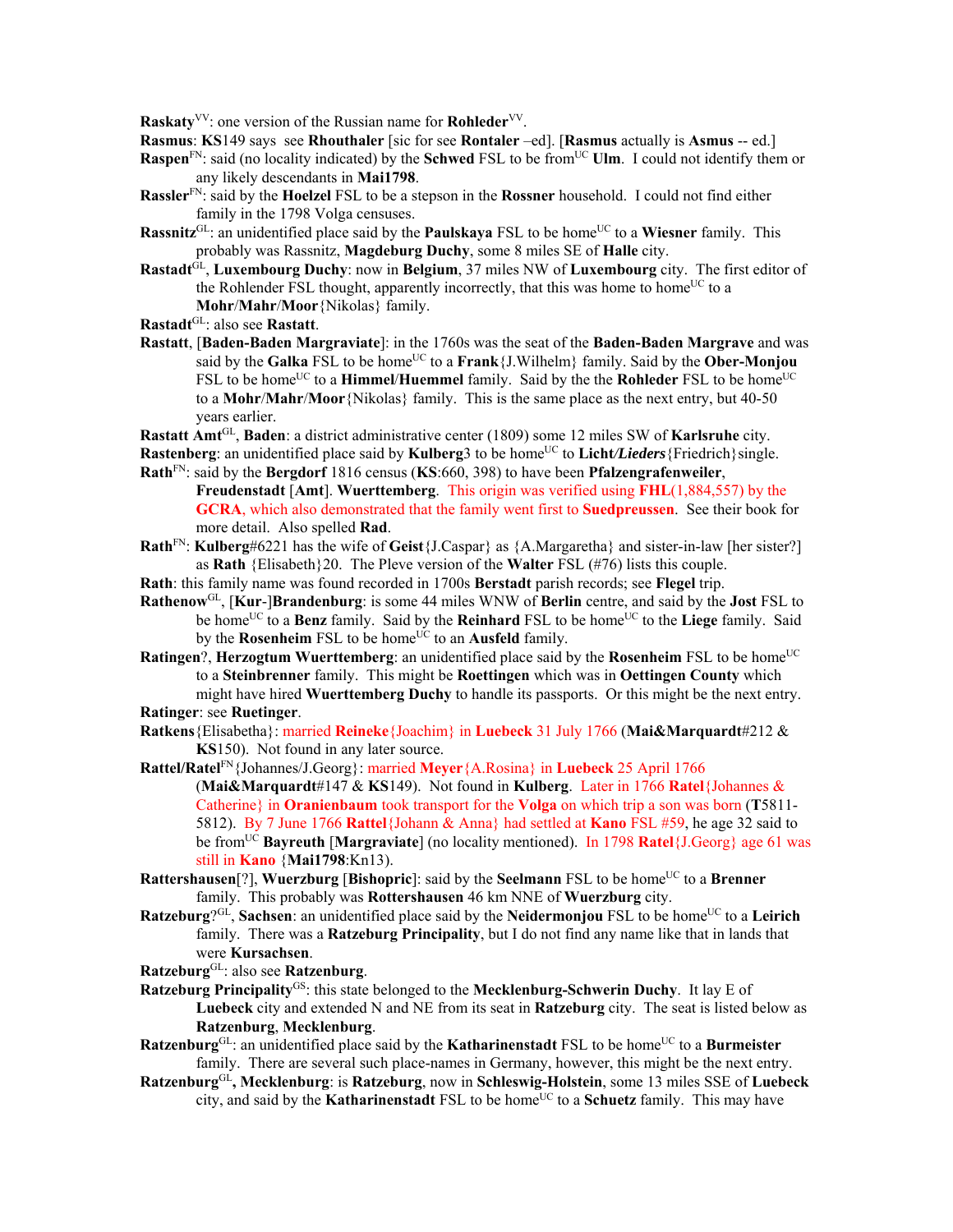referred to the Principality not just the city.

- **Rau**FN{J.Friedrich}: said by the **Bergdorf** 1816 census (**KS**:660, 399) to have been from **Neubulach**, **Calw** [**Amt**], **Wuerttemberg**. However the **GCRA** says that origin belongs to a different Rau family, while this one is said to have come from<sup>UC</sup> **Kaltenbach**. See their book for more detail.
- **Rau<sup>FN</sup>: said by the Boregard FSL to be from<sup>UC</sup> Stitzenhein?.**
- **Rau**FN: the **Dinkel** FSL says these orphans were living in a **Andersen** household from **Tauban**(?), **Holstein**.
- **Rau**FN: said by the 1798 **Dobrinka** census to be **Bishof**'s wife's maiden name (**Mai1798**:Db22).
- **Rau/Raue**FN{J.Christoph}: Lutheran fromUC **Leutershausen** –bei-**Heidelberg**, **Kurpfalz**, in a holding of the Noble Count von Wiser, arrived at **Fridericia, Schleswig Royal Province** in Dec 1760. He, his wife, and 3 children last reregistered in **Denmark** in April 1763 (**EEE** p.554). By June 1764 they were settled in **Dobrinka** FSL #7 which said he was from<sup>UC</sup> **Freiwalde, Brandenburg**.
- **Rau<sup>FN</sup>: said by the Dobrinka FSL to be from<sup>UC</sup> Schackzalt(?), Schafftanau(?).**
- **Rau<sup>FN</sup>:** said by the **Dobrinka** FSL to be from<sup>UC</sup> **Spitzenalten**(?), **Schatanu**(?). Later spelled **Raum** as well (**Mai1798**:Db46, Db77).
- **Rau**{Friedrich}: he was in **Glueckstal** for a time and the **GCRA** says he probably was fromUC **Neubulach**, **Calw** [**Amt**], **Wuettemberg**, like the man of the same name who went to **Bergdorf**. See the **GCRA** book for detail.

Rau<sup>FN</sup>: said by the Grimm FSL to be from<sup>UC</sup> Darmstadt (no locality mentioned).

**Rau**FN{Philip}:

- **Rauh/Rau**{Philip}: from UC **Salmuenster** he married **Eckert**{Margaretha} fromUC **Spielberg** 9 April 1766 in **Buedingen** (**Mai&Marquardt**#504). This **Rauh** couple's son {Johan} was baptized in St. Jacob's Lutheran, **Luebeck** on 4 June 1766 : the parents were then said both to be from<sup>UC</sup> **Isenburg County Mai&Marquardt**#1318). **Rau**{Philipp}with his wife {A.Margaretha} without the son arrived in **Russia** 8 Aug 1766 (**Kulberg**4126). Not found in **T**. Before 17 Aug 1767 they without the son had settled at **Huck** FSL #71, he said to be from<sup>UC</sup> Fulda.
- **Rau**FN: said by the **Keller** FSL to be fromUC **Kottenheim**, **Bassenheim** [**Barony**], with **Riegelhof** orphan children in the household. For 1798 see (**Mai1798**:Nk4).
- **Rau<sup>FN</sup>: said by the Krasnovar FSL to be from<sup>UC</sup> Alsfeld, Darmstadt.**
- **Rau<sup>FN</sup>**{A.Barbara}: from<sup>UC</sup> **Darmstadt** married in **Luebeck** 28 May 1766 **Hoepner**{J.Hinr.} (**Mai&Marquardt**#234). By 20 July 1767 this **Hoeppner** couple had settled at **Krasnoyar** #32.
- **Rauh**FN{Catharina E.}: fromUC **Altenkirchen**, (state illegible) 7 April 1766 in **Friedberg** married **Bruech** Johannes from **Koenigsberg, Darmstadt** [**Landgraviate**] (**Mai&Marquardt**#304). Not found in **KS**, **Kulberg**, or **T**. By 12 July 1767 they with an infant daughter and a **Kous**(?) orphaned brother-in-law {Ludwig} age 19 had settled in **Laub** FSL #28 which said {Johannes} was from<sup>UC</sup> **Koenigsberg**, [**Hessen-**]**Darmstadt** [**Landgraviate]**. In 1798 the surname was spelled **Brick** (**Mai1798**:Lb2,53).
- **Rau** FN: said by the **Paulskaya** FSL to be from<sup>UC</sup> **Romrod**?.
- **Rau**FN: said by the 1798 **Reinwald** census to be the maiden name of frau Lederer (**Mai1798**:Rw26).
- **Rau**{A.Regina}: married **Girard**{Pierre} 16 May 1766 in **Luebeck** (**Mai&Marquardt**#1183). Not found in any later source.
- Rau<sup>FN</sup>: said by the **Straub** FSL to be from<sup>UC</sup> Grosssachsen?, **Kurpfalz**. For 1798 see Mai1798:Sr35.
- **Rauh**{J.Georg}: son of the late {Jonas} of<sup>UC</sup> Dormes near **Erlang** married **Popp**{Kunig.} in **Woehrd** 26 May 1766 (**Mai&Marquardt**#815 & **KS**149). **KS**149 in a 2nd entry says he left **Altheim** with wife and 8 children. Not found in any later source.
- **Rau**FN: this family name was found recorded in 1700s **Berstadt** parish records, and in **Schotten** parish records for many years prior to 1767; see **Flegel** trip.
- **Rau**FN: also see **von Rau**.
- **Raubach**<sup>GL</sup>: an unidentified place said by the **Paulskaya** FSL to be home<sup>UC</sup> to a **Schult**? family. I can only find two Raubachs: one in **Kurpfalz** some 13 miles NE of **Heidelberg** city, and one in **Wied-Runkel County** some 13 miles NNE of **Koblenz** city.
- **Raubach**<sup>GL</sup>, Isenburg: an unidentified place said by the **Kukkus** FSL to be home<sup>UC</sup> to a **Hergenroeder** family.
- **Rauber/Ruber**{Catharina}: from<sup>UC</sup> **Crainfeld** married 10 June 1766 **Gies**{Balthasar} from<sup>UC</sup> **Burghaun**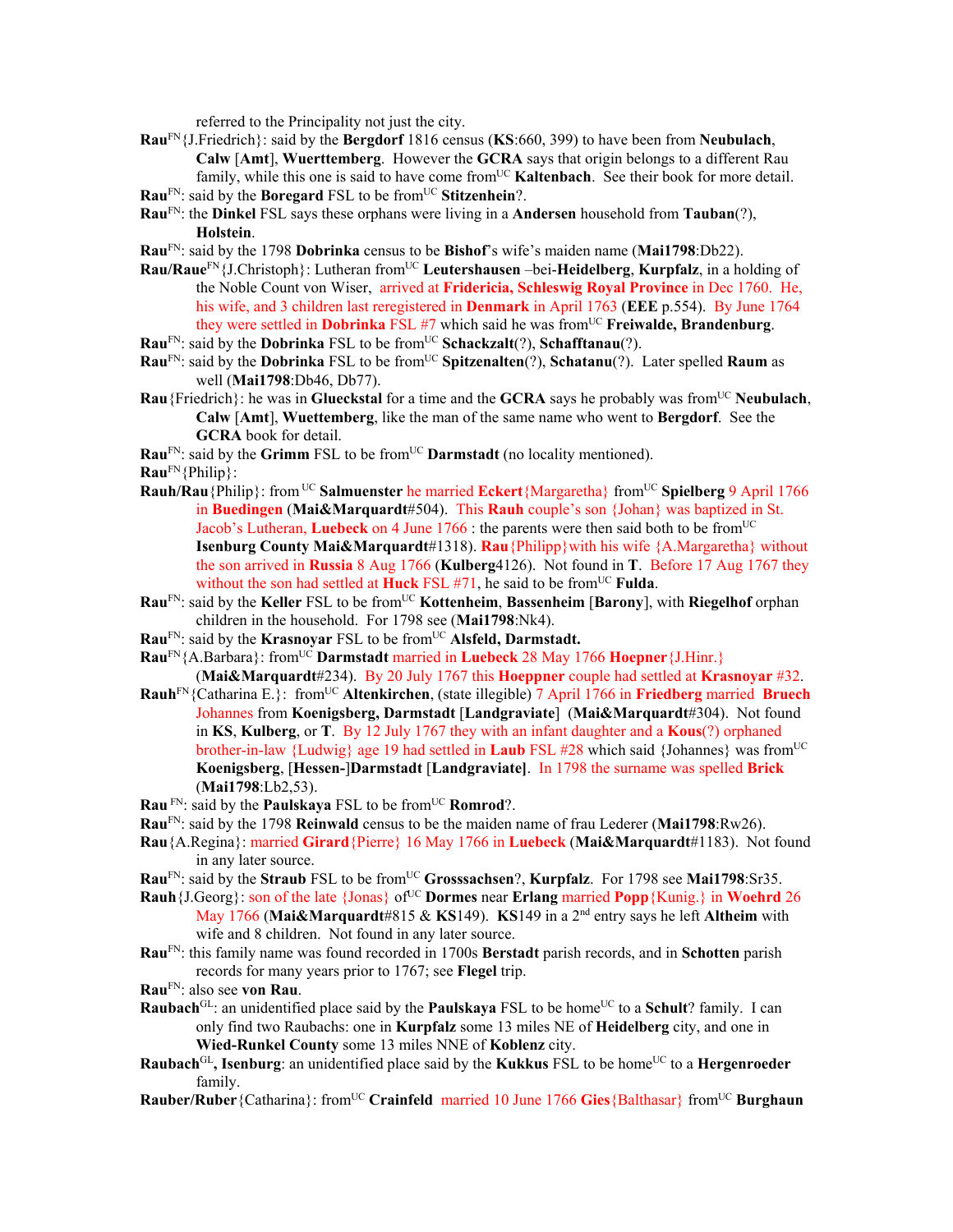(**Mai&Marquardt**#687). On 13 Sept 1766 {A.Catharina} and husband arrived in **Russia**  (**Kulberg#**6240). By 25 Aug 1767 this **Gies** couple with an infant son had settled at **Walter** FSL #51. By 1798 the husband has died, And his widow remarried is living with her new husband still in **Walter** (**Mai1798**:Wt51).

**Rauch/Rausch**<sup>FN</sup>: with wife {Anna} by 15 Apr 1765 he had settled at **Dobrinka** FSL #4, to be from<sup>UC</sup> **Tab**(?), **Oesterreich**. **KS**149 said **Tag**(?). Later spelled **Rausch** (**Mai1798**:Db80).

**Rauch**FN{Gottfried & Anton}: said by the **Keller** FSL #22a to be orphan boys in the **Ebers** household.

**Rauch**FN: said by the **Leitsinger** FSL to be fromUC **Sassanfahrt**?, **Bamberg** [**Bishopric**].

**Rauch**<sup>FN</sup>: said by the **Preuss** FSL to be from<sup>UC</sup> **Grentu**(?), **Bamberg**.

**Rauch**FN{A.Maria}: married **Kaufmann**{Hartmann} in **Luebeck** 17 June 1766 (**Mai&Marquardt**#100). Not found in **Kulberg**. Later in 1766 this **Kauffmann** couple with no children took transport in **Oranienbaum** for the **Volga (T**50433-5944). By 3 Aug 1767 {Hartman & Maria} had settled at **Susannental** FSL #18, he said to be from<sup>UC</sup> **Muellersdorf**. I could not locate them or any descendants in **Mai1798**.

**Rauch**{Katharine}: **KS**149 says she was from **Obermockstadt** near **Nidda**. No further information.

- **Raude**?<sup>GL</sup>, **Kurmainz**: an unidentified place said by the **Mariental** FSL to be home<sup>UC</sup> to a **Schirmer** family.
- **Raue**FN: see **Rau**.
- **Rauental**GL, **Rastatt** [**Amt**], **Baden**: is some 1.5 miles ESE of **Rastatt** city, and said by the 1816 **Bergdorf** census to be home<sup>UC</sup> to a **Merkel** family.
- **Rauer**: **KS**149 says 'see **Rhanert**', [**'**but meant 'see **Ranert**' ed.]
- **Rauh**FN: filed amongst **Rau**.
- **Raum**FN: see **Rau**.
- **Raumbach**GL**, Zweibruechen**: is some 34.5 miles NNE of Zweibruechen and is said by the **Rothammel** FSL to be home<sup>UC</sup> to a **Matz** family.
- **Raunergrund**?, [**Kursachsen**]: is 28 km SSE of **Plauen** city, and said by the **Schoenchen** FSL to be home<sup>UC</sup> to a **Lorenz** family.
- **Rausch**<sup>FN</sup>{Daniel}: said by the **Boaro** FSL #95 to be single from<sup>UC</sup> Gerestam(?) (no other locality mentioned). I could not find him in the 1798 Volga censuses.
- **Rausch**<sup>FN</sup>{Georg}: and wife {Magalena} settled at **Boregard** FSL #14, he said to be from<sup>UC</sup> Westhausen with a **Wendebach** stepdaughter living in the household. In 1798 still in **Boregard** (**Mai1798**:Bo3).
- **Rausch**FN{Jacob}: with wife {Catharina} by 1 Sept 1767 he had settled at **Frank** FSL #89, he said to be fromUC **Niederanzeig**(?), **Erbach.**
- **Rausch**FN{Johann/Johannes}: with **Heisling** wife {Gertraud} and 1 daughter he had settled at **Goebel** FSL  $\#48$ , he said to be from<sup>UC</sup> **Koster**(?), **Kurmainz**. It is possible that he had an earlier wife who quickly died: the **Buedingen** ML has a man with his name but from<sup>UC</sup> Gelnhausen marrying **Eirich**{Sophia} from<sup>UC</sup> the same place in 1766 (Mai&Marquardt#351). In 1798 his wife's name is given as **Gessel**{Gertraud} (**Mai17**:Gb48).
- **Rausch**{Kaspar}: fromUC **Helpershain** married **Huenergart**{A.Maria in **Buedingen** 19 June 1766 (**Mai&Marquardt**#701). **KS**136 &149 give her family name as **Huehnergart**. On 13 Sept 1766 {J.Caspar & A.Maria} with no children arrived in **Russia**, he said to be from **Darmstadt**  (**Kulberg**6303). Later in 1766 this couple without children took transport in **Oranienbaum** for the **Volga** (**T**4942-4943). By 16 Sept 1767 his couple still without children had settled at **Jagodnaya Polyana** #11, he said to be from **Ulrichstein, Lauterbach**.
- **Rausch**FN{Johannes}: with wife {Anna} and an infant by 14 June 1766 he had settled at **Louis** FSL #53, said to be fromUC **Bitsch**, **Lothringen**.
- **Rausch**FN{Daniel}: said by the **Stahl-am-Karaman** FSL #29 to be fromUC **Paterburg**, **Hanau** [**County**].
- **Rausch**{A.Maria}: from<sup>UC</sup> **Repgeshain** on 3 July 1766 in **Buedingen** married **Fries**{Johannes} from<sup>UC</sup> **Felda** (**Mai&Marquard**#726). **KS**129 and 149 say **Rebgeshain**UC was near **Lauterbach** now in **Hesse**. I did not find this family in any published FSL or in **Mai1798**. I did not find them in any later source.
- **Rausch**{Johannes}: **KS**149 says he was from **Rainrod** nea **Alsfeld**. No further information. **Rausch**FN: also see **Rauch** and **Raush**.